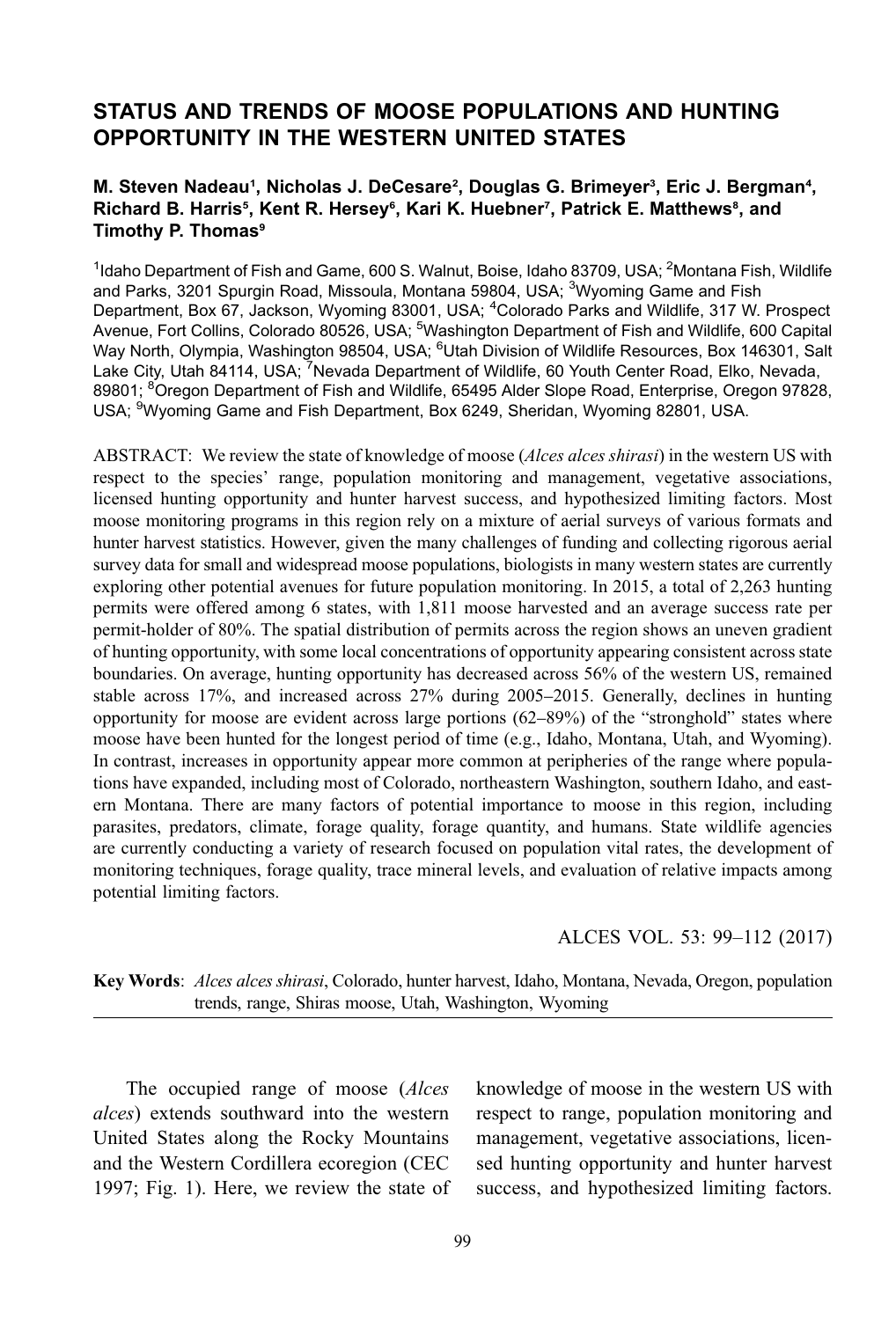<span id="page-1-0"></span>

Fig. 1. Predicted range of moose in western USA circa 2015, based on compilation of state distribution data characterizing known occupancy by resident moose and predicted occupancy through species distribution modeling of [Beauvais et al. \(2013\)](#page-10-0).

In particular, we use hunter opportunity and harvest data to address spatio-temporal trends in regional moose populations. We focus specifically on trends in hunting opportunity over the past decade (2005–2015) because they facilitate a simple assessment of local trends with comparable data across the 8-state region.

#### RANGE AND HABITAT

Moose in the Rocky Mountains of the USA and southern Canada were described as a distinct subspecies during the early part of the  $20<sup>th</sup>$  century (A. a. shirasi; [Nelson](#page-12-0) [1914](#page-12-0), [Peterson 1952\)](#page-12-0), though historical accounts suggest they were rare throughout the US Rocky Mountains until the mid-1800s (Karns [2007\)](#page-11-0). After periods of population expansion and subsequent declines due to overharvest during the late 1800s, it is largely believed that moose populations increased to new highs during the early to mid-1900s within portions of Idaho, Montana, Utah, and Wyoming [\(Brimeyer and Thomas 2004,](#page-10-0)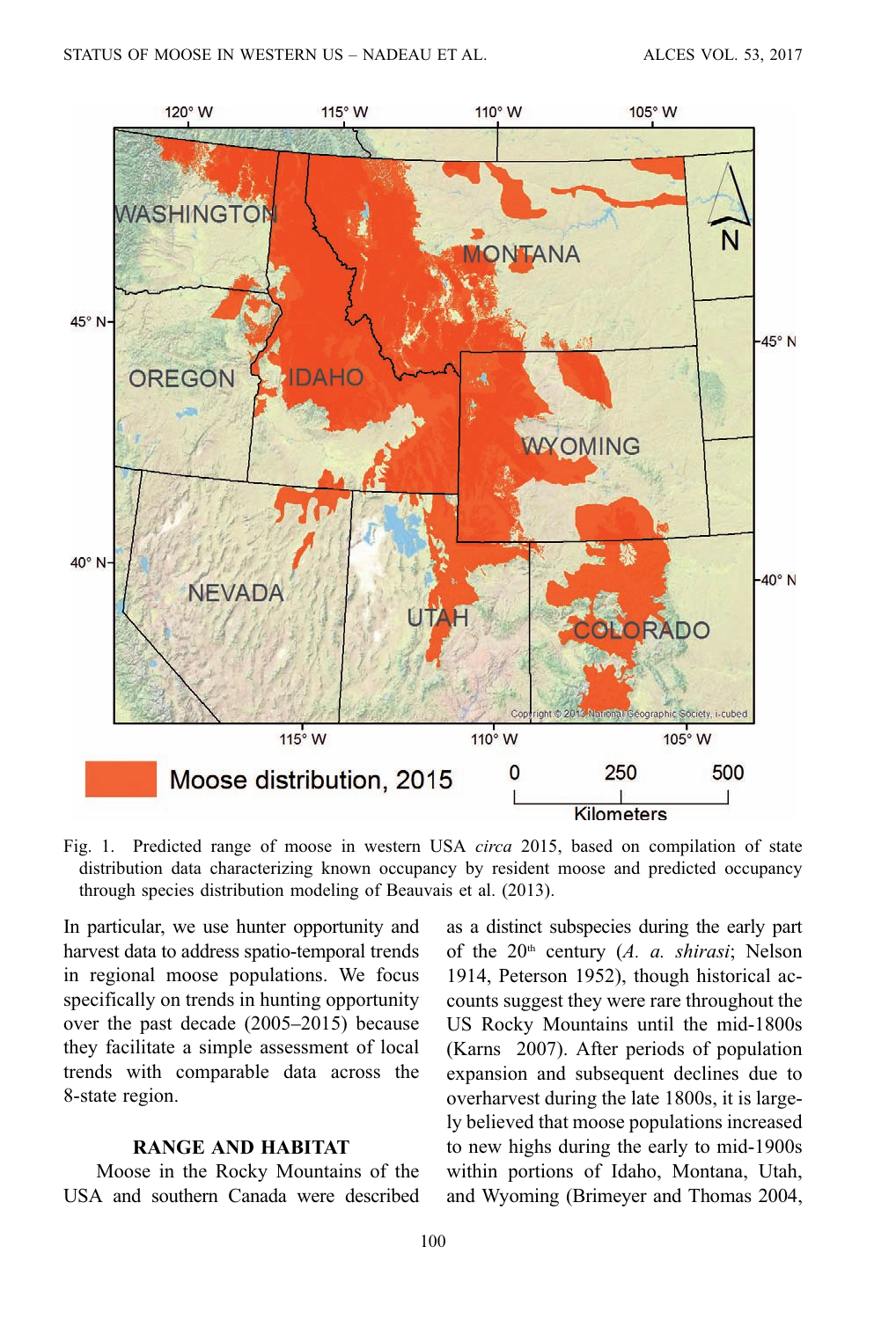<span id="page-2-0"></span>[Toweill and Vecellio 2004](#page-13-0), [Wolfe et al.](#page-13-0) [2010,](#page-13-0) [DeCesare et al. 2014\)](#page-11-0). During the latter half of the 20<sup>th</sup> century, moose also naturally colonized eastern portions of Washington and Oregon, and translocations were used to introduce moose to Colorado and unoccupied portions of Wyoming and Idaho, as well as to augment populations in Utah [\(Kufeld 1994](#page-11-0), [Olterman et al. 1994](#page-12-0), [Base et al. 2006](#page-10-0), [Wolfe et al. 2010](#page-13-0), [Matthews](#page-12-0) [2012\)](#page-12-0). Sightings of moose occurred in Nevada as early as the late 1980s, but have increased in recent years, including multiple verified sightings of cows with calves in 2016. While numbers in outlying states such as Colorado and Washington appear to be stable or increasing, declines have been noted recently in previous stronghold portions of Idaho, Montana, Utah, and Wyoming ([Harris et al. 2015](#page-11-0), [Monteith et al.](#page-12-0) [2015,](#page-12-0) [DeCesare et al. 2016\)](#page-11-0).

This geographic area is primarily occupied by the Shiras subspecies of moose (A. a. shirasi) which exists throughout the Rocky Mountains from Colorado and Utah northward to southern Alberta and British Columbia. Recent range expansion of moose into eastern Montana has come with some uncertainty regarding subspecies identity. It is unclear whether animals east of the Rocky Mountain chain in the eastern portions of Montana, with neighboring moose populations in Saskatchewan and North Dakota, would be better described as A. a. shirasi or as belonging to the northwestern subspecies A. a. andersoni.

Habitats occupied by moose vary throughout the western US with respect to gradients in abiotic conditions (e.g., elevation, temperature, and precipitation), vegetative associations, and large mammal predator-prey communities. We summarized moose management units across each state within which licensed moose hunting is offered, in terms of mean values of elevation, annual precipitation (cm), and minimum January and maximum July temperatures (°C) in a GIS using a digital elevation model and 30-year climate averages during 1981–2010 [\(PRISM Climate Group 2016\)](#page-12-0). Though moose management units in Colorado and Utah contain the southern-most introduced and naturally occurring moose populations in the world, the relatively high elevations of occupied habitats in these regions result in climates similar to neighboring states further north (Table 1). Average elevation ranged from 911 m in Washington to 2712 m in Colorado, average annual precipitation ranged from 62–84 cm annually, and minimum January and maximum July temperatures averaged  $-14$  to  $-6$  °C and 24 to 27 °C, respectively, among states during 1981–2010 (Table 1).

Table 1. Descriptive statistics characterizing means per moose management unit in elevation, precipitation, minimum January temperature, maximum July temperature, summarized across units within each western state where licensed moose harvest is allowed, 1981–2010.

|            |      | Elevation (m)   |      | Precipitation (cm) |       | Minimum January<br>Temperature $(^{\circ}C)$ | Maximum July<br>Temperature $(^{\circ}C)$ |             |
|------------|------|-----------------|------|--------------------|-------|----------------------------------------------|-------------------------------------------|-------------|
| State      | Mean | Range           | Mean | Range              | Mean  | Range                                        | Mean                                      | Range       |
| Colorado   | 2712 | $(2075 - 3304)$ | 63   | $(35-111)$         | $-13$ | $(-16 \text{ to } -9)$                       | 24                                        | $(20-30)$   |
| Idaho      | 1656 | $(804 - 2353)$  | 84   | $(24 - 150)$       | $-9$  | $(-14 \text{ to } -4)$                       | 26                                        | $(23-31)$   |
| Montana    | 1849 | $(814 - 3071)$  | 71   | $(32-119)$         | $-11$ | $(-15 \text{ to } -6)$                       | 24                                        | $(18-29)$   |
| Utah       | 2226 | $(1896 - 2715)$ | 64   | $(48 - 83)$        | $-11$ | $(-14 \text{ to } -8)$                       | 26                                        | $(23-28)$   |
| Washington | 911  | $(723 - 1169)$  | 66   | $(46 - 101)$       | $-6$  | $(-8 \text{ to } -5)$                        | 27                                        | $(24 - 28)$ |
| Wyoming    | 2387 | $(1945 - 2999)$ | 62   | $(20-123)$         | $-14$ | $(-18 \text{ to } -11)$                      | 24                                        | $(19-29)$   |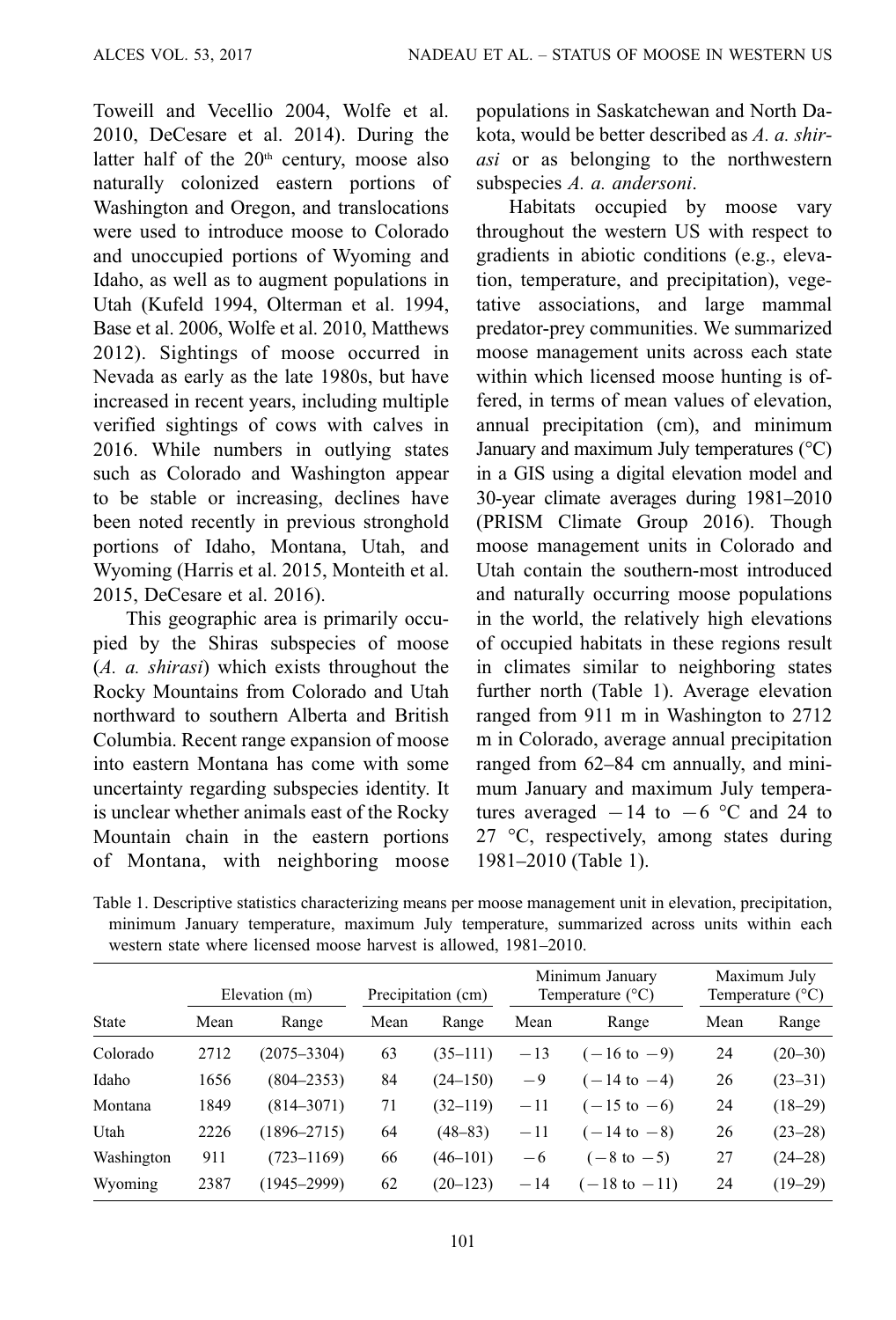Studies of vegetation associations inhabited by moose in the western US include a preponderance of evidence for selection of willow (Salix spp.) communities and plants for space use and food habits, particularly during winter [\(McMillan 1953](#page-12-0), [Knowlton](#page-11-0) [1960, Dorn 1970,](#page-11-0) [Wilson 1971,](#page-13-0) [Pierce and](#page-12-0) [Peek 1984,](#page-12-0) [Van Dyke et al. 1995,](#page-13-0) [Kufeld](#page-11-0) [and Bowden 1996, Dungan and Wright](#page-11-0) [2005,](#page-11-0) [Baigas et al. 2010](#page-10-0), [Vartanian 2011,](#page-13-0) [Burkholder et al. 2017](#page-11-0)). The importance of willow has been documented primarily in relatively colder and drier portions of the range (e.g., in portions of Colorado, Utah, Wyoming, southeast Idaho, and southwest Montana), though exceptions to the importance of willow exist in local populations in these areas. For example, in certain portions of western Colorado and Utah, moose have also colonized upland shrub communities including oakbrush (Quercus spp.), serviceberry (Amelanchier spp.), and mountain mahogany (Cercocarpus spp). In portions of southwest Montana moose occupy forested stands of aspen (Populus spp.) and Douglas-fir (Pseudotsuga menziesii) and feed on a range of other shrubs and saplings, including but not limited to serviceberry, huckleberry (Vaccinium spp.), red-osier dogwood (Cornus sericea), and subalpine fir (Abies lasiocarpa) [\(Stevens](#page-13-0) [1970](#page-13-0)). In southeast Idaho moose forage primarily on bitterbrush (Purshia tridentata), willow, serviceberry, chokecherry (Prunus virginiana), and aspen (Populus tremuloides) [\(Ritchie 1978](#page-12-0)).

West of the continental divide where occupied portions of the range include more maritime-influenced climates, moose associate with various forest communities where willow-dominated lowlands are less prevalent. In wetter climates such as in northwest Montana, moose show strong associations with conifer forests, including but not limited to regenerating vegetation following timber harvest ([Matchett 1985](#page-12-0), [Langley 1993\)](#page-11-0). Forage species in these areas have included red-osier dogwood, serviceberry, and menziesia (Menziesia ferruginea) [\(Matchett 1985](#page-12-0)). In north-central Idaho moose select conifer forest including old growth and mature mixed-age stands of grand fir (Abies grandis) and subalpine fir ([Pierce and Peek](#page-12-0) [1984](#page-12-0)) where they forage primarily on Pacific yew (Taxus brevifolia), Sitka alder (Alnus viridis), and menziesia [\(Pierce 1984\)](#page-12-0). Moose in Washington occupy habitats typically characterized by dense conifer forest, including mixed stands of western red cedar (Thuja plicata) and western hemlock (Tsuga heterophylla) and consume diets of willow, Ceanothus spp., and other shrubs and forbs during summer, and conifers such as cedar and hemlock during winter (J. Goerz, University of Montana, pers. comm.).

# POPULATION MONITORING

Moose are widespread across broad regions of the western USA but densities are low relative to populations further north in Canada, Alaska, and the northeastern USA. Recent population estimates (2014) in our study area jurisdictions were 2,400 in Colorado, 10,000 in Idaho, 4,000 in Montana, 20 in Nevada, 70 in Oregon, 2,625 in Utah, 3,200 in Washington, and 4,650 in Wyoming [\(Timmermann and Rodgers 2017](#page-13-0); Nevada estimate unpublished). These abundance estimates are not necessarily comparable as they were each derived with different methods and generally, with uncertainty. Resources to monitor moose are relatively sparse when compared with those devoted to more abundant elk (Cervus canadensis), deer (Odocoileus spp.), and pronghorn (Antilocapra americana) populations. Thus, population monitoring of moose in many areas is met with challenges of limited data and low statistical power ([Harris et al.](#page-11-0) [2015](#page-11-0), [DeCesare et al. 2016\)](#page-11-0).

To date, most monitoring programs rely primarily on a mixture of aerial surveys of various formats and hunter harvest statistics.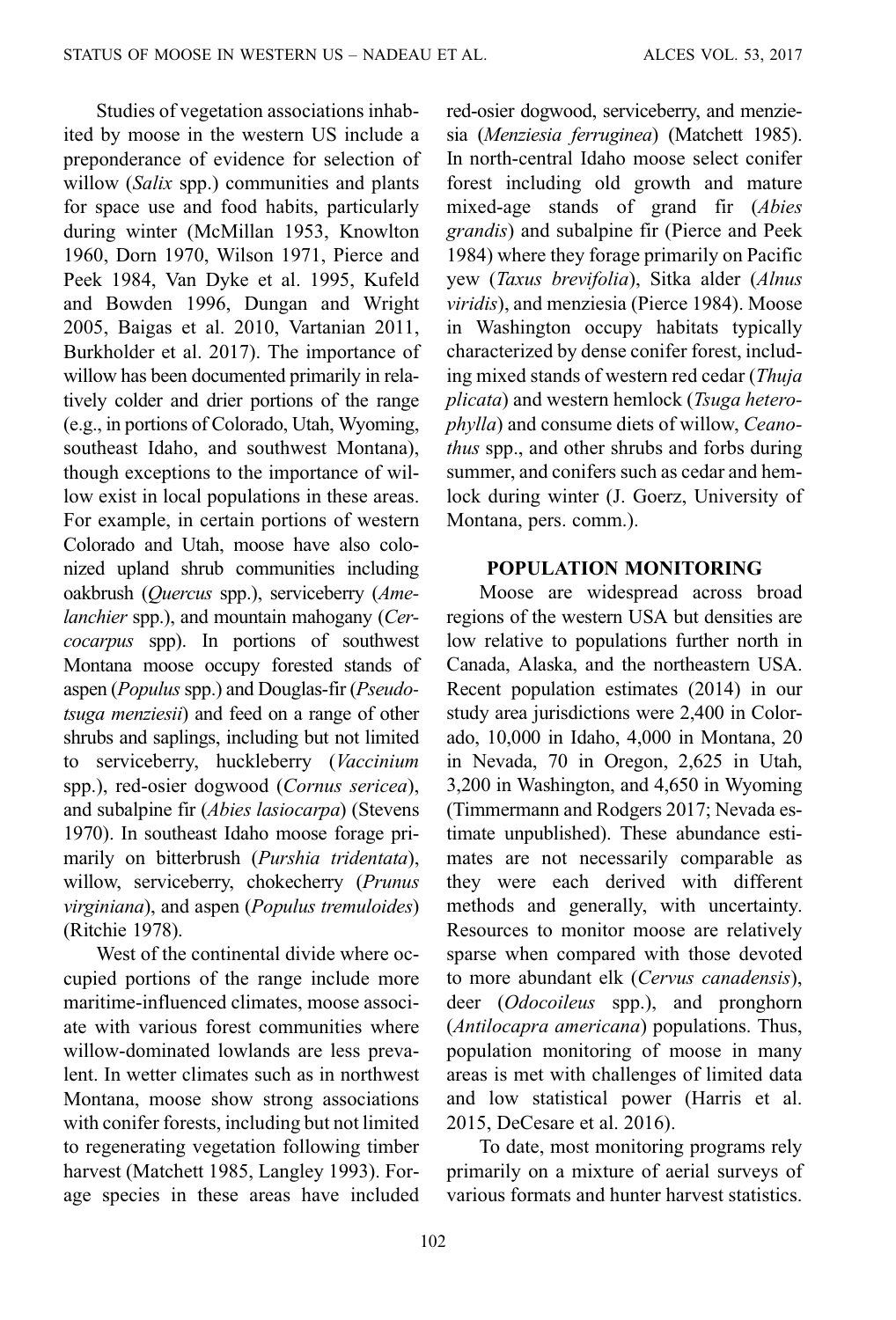Colorado Parks and Wildlife biologists use spreadsheet population models that are based on estimates of survival and recruitment largely obtained opportunistically during surveys for other species ([White and Lubow](#page-13-0) [2002\)](#page-13-0). In Idaho biologists have similarly collected survey data incidental to elk surveys for several decades, but have not developed a statewide trend index or population estimation technique. Montana Fish, Wildlife and Parks biologists conduct minimum count aerial surveys in a subset of moose hunting units, and rely primarily on hunter harvest statistics elsewhere for assessment of trends ([DeCesare et al. 2016\)](#page-11-0). Moose have more recently colonized portions of Oregon and Nevada where state agency biologists primarily monitor them via public sighting reports and opportunistic ground and aerial survey detections. The Utah Division of Wildlife Resources conducts aerial surveys specifically targeting moose every 3 years within hunted units, in addition to collecting incidental observations during elk surveys. Washington Department of Fish and Wildlife biologists conduct annual helicopter surveys to construct an annual index that is useful to track general trends and recruitment rates within most of the core moose range in northeastern Washington; however, despite incorporating covariates affecting detection probabilities, these data remain imprecise ([Harris et al. 2015](#page-11-0)). Wyoming Fish and Game biologists conduct annual moosespecific aerial surveys in the more abundant herd units and use these data in a modified spreadsheet simulation model (similar to that used in Colorado); incidental observations also occur in surveys of other big game populations [\(Monteith et al. 2015\)](#page-12-0).

Given the many challenges of funding and collecting rigorous aerial survey data for small and widespread moose populations, many western state agencies are currently exploring other potential avenues for future population monitoring. These include exploration of forward-looking infrared (FLIR) technology in comparison to aerial surveys in northern Idaho (sensu [Storm](#page-13-0) [et al. 2011\)](#page-13-0), patch occupancy modeling of hunter sightings data in Montana (sensu [Rich et al. 2013](#page-12-0)), and development of a smartphone app for collecting public sightings of moose in Washington (sensu [Teacher](#page-13-0) [et al. 2013\)](#page-13-0).

# HUNTING OPPORTUNITY, SUCCESS RATES, AND TRENDS

Licensed hunting of moose began in the late 19<sup>th</sup> century in Idaho, Montana, and Wyoming, but these seasons were subsequently closed in 1897–1899 due to concerns of overharvest. Hunting seasons were (re)instated within 6 Rocky Mountain states in the following chronological order: 1912 (Wyoming), 1945 (Montana), 1946 (Idaho), 1958 (Utah), 1977 (Washington), and 1985 (Colorado). The number of harvested moose has declined in the past decade in 4 of 6 western states (Idaho, Montana, Utah, and Wyoming) that allow hunting [\(Fig. 2](#page-5-0)). Conversely, harvest numbers have continued to increase in Colorado and Washington through added opportunities in traditional and newly opened hunting units ([Fig. 2\)](#page-5-0). To date, moose hunting has not been initiated in Nevada or Oregon, though a bull moose was incidentally harvested in Nevada in the 1950s. In 2015, a total of 2,263 hunting permits were offered by the 6 states, resulting in 1,811 harvested moose and an average harvest success rate of 80% [\(Table 2\)](#page-6-0). Since 1990, the highest single-year state harvest was 1,215 moose in Wyoming in 2001 ([Fig. 2](#page-5-0)). In contrast, the highest harvest in 2015 was 666 moose in Idaho. Proportionate harvest of antlerless (cows and calves) moose ran‐ ged from 0 to 17% in states with generally declining opportunity, compared to  $35\%$ and 49% antlerless harvest in Washington and Colorado, respectively, where hunter opportunity continued to increase through 2015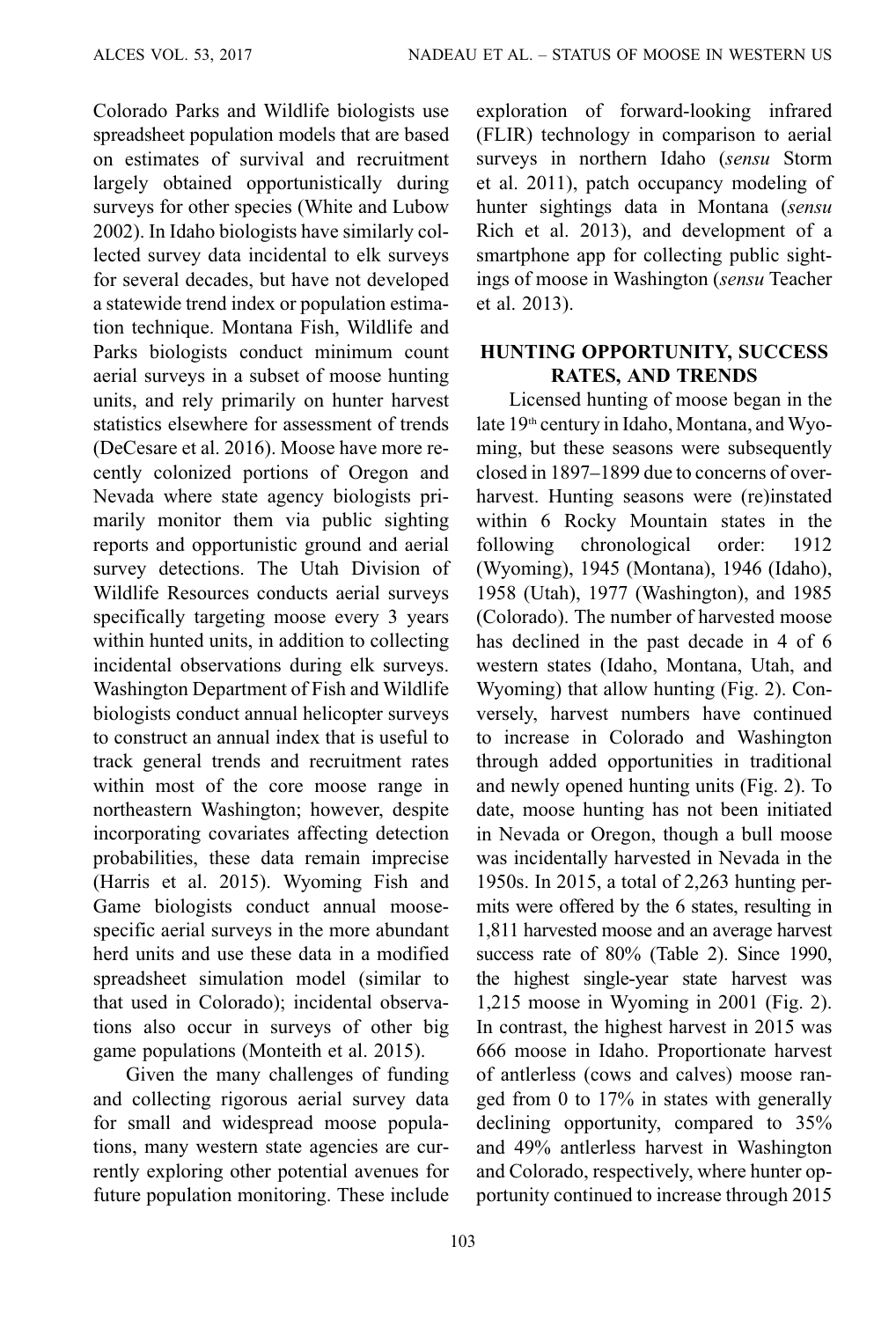<span id="page-5-0"></span>

Fig. 2. Moose harvest trends in the western USA from 2000 to 2015.

[\(Table 2](#page-6-0)). For the states focal to this summary, moose hunting is managed through lottery permit systems that produce high harvest success rates averaging 75-95% annually [\(Table 2](#page-6-0)). There is a tendency for somewhat lower rates of success on antlerless permits versus antlered-only or either-sex permits [\(Table 2\)](#page-6-0).

Spatial distribution of permits across the region shows an uneven gradient of hunting opportunity (i.e., number of moose hunting permits) across the states [\(Fig. 3a](#page-6-0)). Although moose occupy areas beyond hunting units alone, multi-state concentrations of moose hunting opportunity appear in approximately 4 portions of the range: 1) the Northern Rockies and Columbia Mountains region of Washington, northern Idaho, and northwest Montana; 2) the Middle Rockies region of southwest Montana, southeast Idaho, and western Wyoming; 3) the Southern Rockies region of north-central Colorado; and 4) the Wasatch and Uinta ranges in north-central Utah [\(Fig. 3a\)](#page-6-0).

We summarized trends in hunter opportunity across the 11-year period of 2005–2015 for all hunting management units or districts (hereafter "units") across the entire region. Given differences in popula‐ tion monitoring techniques across states, hunter opportunity data provide the most standardized means of assessing and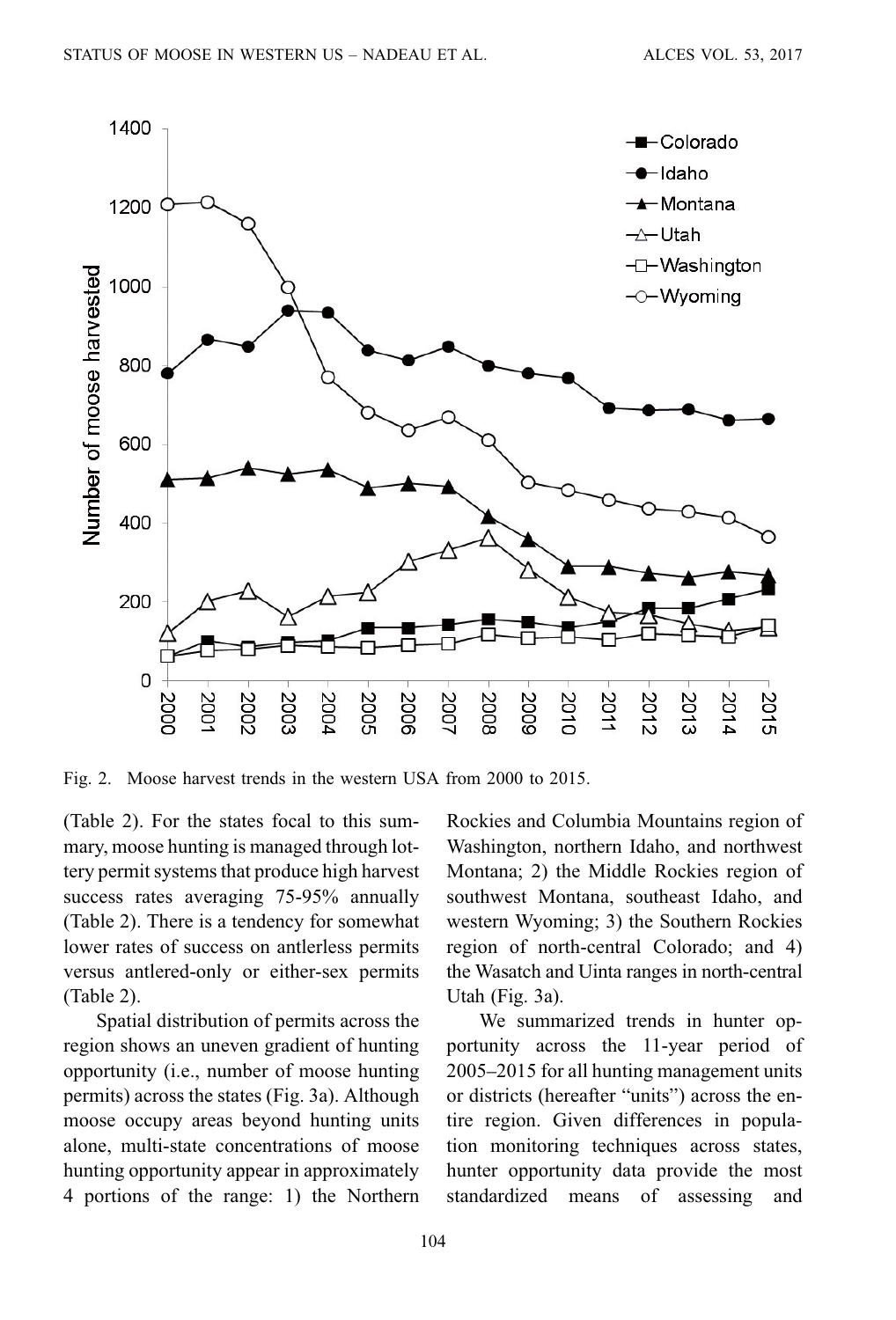|              |              |          | $%$ Antlerless in | % Hunter success,       | % Hunter success,       |
|--------------|--------------|----------|-------------------|-------------------------|-------------------------|
| <b>State</b> | Permits      | Harvest  | harvest           | Antlered <sup>1,2</sup> | Antlerless <sup>1</sup> |
| Colorado     | 313          | 233      | 48.9%             | 85.6%                   | 65.5%                   |
| Idaho        | 873          | 666      | $17.4\%$          | 77.6%                   | 73.9%                   |
| Montana      | 362          | 268      | 13.6%             | 73.8%                   | $76.1\%$                |
| Nevada       | $\theta$     | $\theta$ |                   |                         |                         |
| Oregon       | $\mathbf{0}$ | $\theta$ |                   |                         |                         |
| Utah         | 143          | 137      | $0\%$             | 95.8%                   |                         |
| Washington   | 168          | 142      | $35.2\%$          | 91.6%                   | 72.1%                   |
| Wyoming      | 411          | 365      | 16.4%             | 90.8%                   | 80.0%                   |

<span id="page-6-0"></span>Table 2. Numbers of moose hunting permits issued and moose harvested, percentage of antlerless moose (cows and calves) in the harvest, and success rates of hunters holding antlered (including either-sex) and antlerless permitsamong states in the western USA during the 2015 hunting season.

<sup>1</sup>Hunter success measured as harvested moose per permit allocated, not accounting for number of permit-holders that actually hunted.

2 Hunter success for antlered moose includes the combined success rates of both antlered-only and either-sex permit-holders, given either-sex permit-holders harvest predominately antlered moose (e.g., 94% of hunters in Washington).



Fig. 3. Regional patterns in a) the availability of moose hunting permits in 2015 and b) changes in permit availability per hunting unit between 2005 and 2015 across the western USA. Note some hunting units were merged together for one or both years to facilitate comparisons of equal areas among years.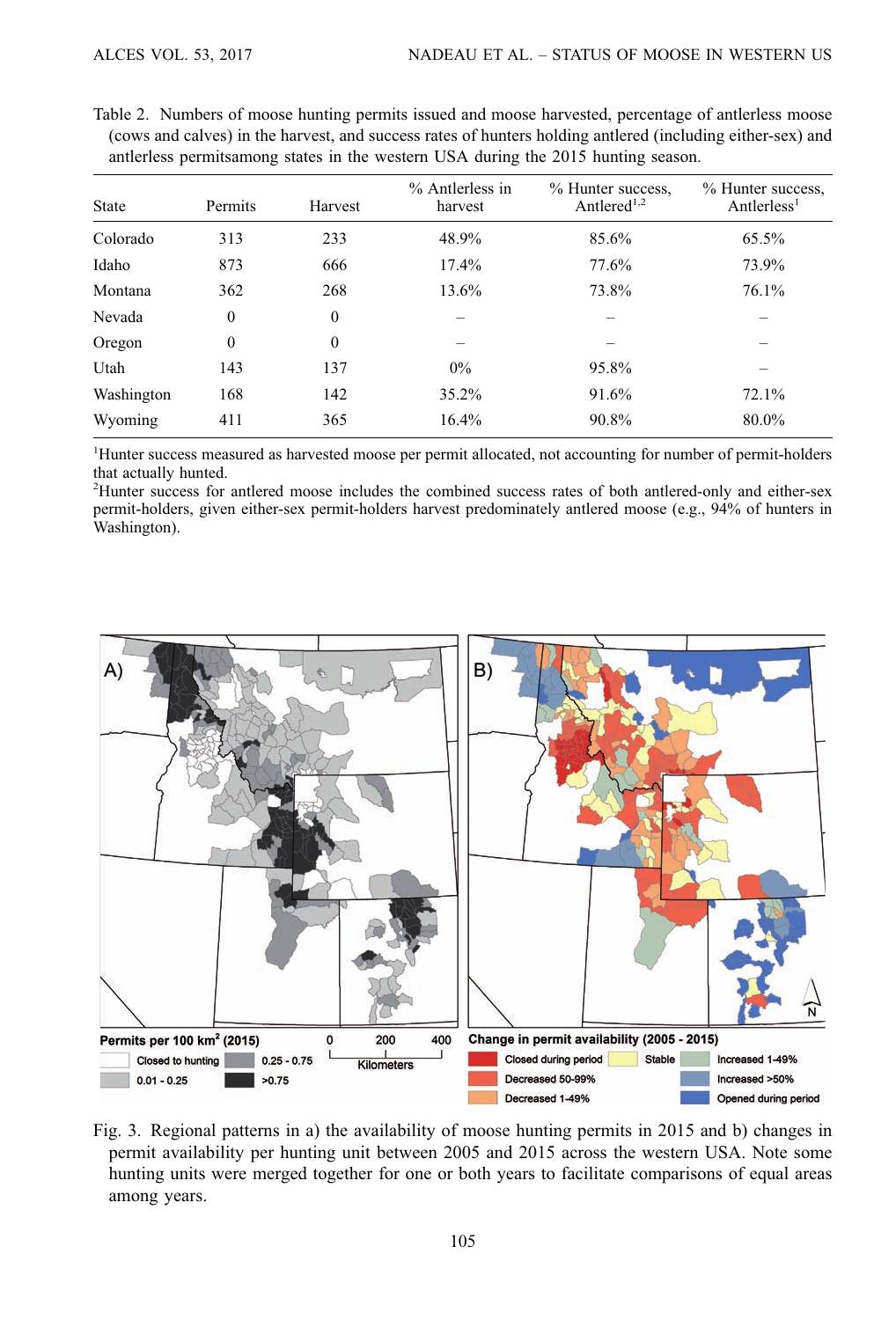comparing trends among states. In the absence of consistent sampling-based surveys, we treat hunting opportunity as an index to population status, assuming that changes in opportunity within units reflect relative trends in abundance. In order to allow comparison of equal areas across years, we merged some units together for either the 2005 or 2015 seasons to accommodate changes in unit boundaries or regulations among years.

In total, we assessed changes in opportunity across 273 units within 6 states from 2005 to 2015 (Table 3). Overall, moose hunting opportunity declined by 23% across the entire region, from 2,970 permits in 2005 to 2,279 permits in 2015, but trends varied among local units. On average, hunting opportunity decreased across 56% of the units, remained stable across 17%, and increased across 27% (Table 3). Visual display of trends per hunting unit shows a diversity of dynamics, from areas that were closed to hunting to areas newly opened to hunting [\(Fig. 3b\)](#page-6-0). Generally, declines in hunting opportunity for moose are evident across much of their occupied area in the western US, including large portions (62–89%) of "stronghold" states where moose have been

abundant enough to support hunting for the longest period of time (i.e., Idaho, Montana, Utah, and Wyoming). We note that this trend was evident prior to 2005 in Wyoming where loss of 527 permits occurred between 2000 and 2005.

In contrast, increases in hunting opportunity were more common at peripheries of the range where populations expanded, including most of Colorado, central Utah, southern Idaho, northeastern Washington, and eastern Montana. The increases in eastern Montana mirror those in similar prairie habitats of neighboring jurisdictions in southeast Alberta, western North Dakota, and southwest Saskatchewan where moose populations have generally increased in recent years ([Laforge et al. 2016\)](#page-11-0). Increases in hunting opportunity in Colorado were partially in response to continued introductions of moose into new areas including the Grand Mesa National Forest (2005–2007) and the [White River National Forest \(2009](#page-13-0)–2010). Not coincidentally, the few units in Colorado where hunting opportunity declined were also those serving as source populations for translocations. The Wasatch Unit has the most recently established population and offers the most hunting opportunity in Utah.

|                                       |                 |                           |           | Trends in moose permits<br>per unit during 2005-2015 |           |
|---------------------------------------|-----------------|---------------------------|-----------|------------------------------------------------------|-----------|
| <b>State</b>                          | $N_{\rm units}$ | Median unit area $(km^2)$ | Decreased | Stable                                               | Increased |
| Colorado                              | 42              | 1127                      | $5\%$     | $5\%$                                                | 90%       |
| Idaho                                 | 92              | 834                       | 62%       | 21%                                                  | 17%       |
| Montana                               | 85              | 1490                      | 67%       | 20%                                                  | 13%       |
| Utah                                  | 9               | 2431                      | 89%       | $0\%$                                                | $11\%$    |
| Washington                            | 7               | 2468                      | 14%       | $0\%$                                                | 86%       |
| Wyoming                               | 38              | 1810                      | 66%       | 24%                                                  | $11\%$    |
| Area-weighted<br>average <sup>1</sup> |                 |                           | 56%       | 17%                                                  | 27%       |

Table 3. Trends in moose hunting opportunity (i.e., number of moose hunting permits) from 2005–2015, summarized per hunting unit across 6 western states.

<sup>1</sup>Area-weighted averages were estimated by weighting states according to the product of the number of hunting units and median area per unit for each state.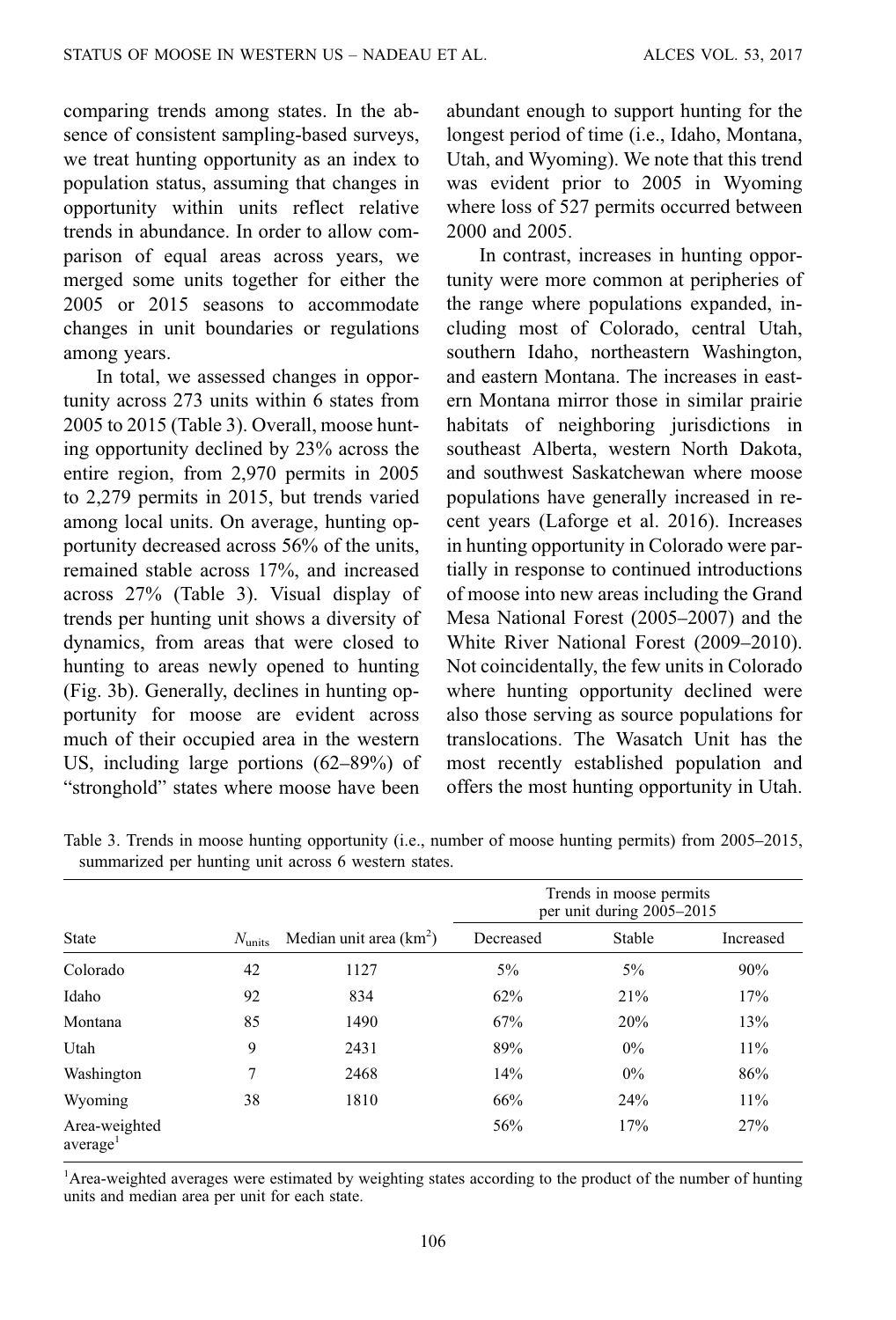# POTENTIAL LIMITING FACTORS

There are many factors of potential importance to moose population dynamics across the western USA, and data concerning their presence, prevalence, or effects on moose vary across populations. Multiple parasites and diseases including the arterial worm (Elaeophora schneideri), winter tick (Dermacentor albipictus), giant liver fluke (Fascioloides magna), chronic wasting disease, hydatid worm (Echinococcus granulosus), and other tapeworms (*Taenia* spp.) have been documented in the region from examination of hunter-killed, live-captured, or opportunistically collected specimens of moose or other ungulate species (e.g., [Worley](#page-13-0) [et al. 1972](#page-13-0), [Samuel et al. 1991,](#page-13-0) [Dunkel et al.](#page-11-0) [1996,](#page-11-0) [Pessier et al. 1998](#page-12-0), [Henningsen et al.](#page-11-0) [2012,](#page-11-0) [LeVan et al. 2013\)](#page-12-0). Large predator communities may have up to 4 species - black bears (Ursus americanus), grizzly bears (Ursus arctos), cougars (Puma concolor), and wolves (Canis lupus) - that vary in density and potential to affect moose population dynamics within individual states (sensu [Griffin et al. 2011,](#page-11-0) [Brodie et al. 2013\)](#page-10-0). Presence of wolves, grizzly bears, and chronic wasting disease vary most across states ([Table 4\)](#page-9-0).

The potential importance of nutritional limitations has been documented in certain western moose populations. For example, [Ruprecht et al. \(2016\)](#page-13-0) reported low fat levels in moose in Utah relative to northern populations, as well as lower pregnancy and twinning rates than in other North American populations at lower latitudes. Both are suggestive of nutritional limitation, although nutritional condition is affected by factors other than forage including disease, parasites, and combined influences related to climate change.

Climate change may have particularly pronounced effects on populations at the periphery of a species' range ([Hampe and](#page-11-0) [Petit 2005](#page-11-0)). Although climate change has been linked to expansion of moose in Alaska through habitat change [\(Tape et al.](#page-13-0) [2016\)](#page-13-0), and some southern populations remain stable or increasing ([Murray et al.](#page-12-0) [2012\)](#page-12-0), we share the speculative concern of [Lenarz et al. \(2010\)](#page-12-0) over the long-term viability of moose populations along their southern range edge. Current climate projections suggest that temperature will increase during all seasons in the Rocky Mountain region, and precipitation may increase in northern portions ([Rocca et al. 2014\)](#page-12-0). Warmer temperatures may possibly induce heat stressrelated impacts in free-ranging moose as measured in captive moose ([Renecker and](#page-12-0) [Hudson 1986, McCann et al. 2013](#page-12-0)). Indirect effects of warmer climate may also impact moose, as mediated by changes in parasitehost communities or plant communities and/or phenology ([Rempel 2011](#page-12-0), [Monteith](#page-12-0) [et al. 2015\)](#page-12-0).

Interestingly, we find that the southernmost global populations of moose found in Colorado appear to be the most stable in the western USA as evidenced by population growth and increased hunting opportunity [\(Fig. 3b\)](#page-6-0). However, latitude alone may not sufficiently characterize variation in climate across this region, as portions of Colorado are similar in temperature regime to more northern areas ([Table 1\)](#page-2-0), and increasing populations such as those in Colorado or Washington are also relatively young and expanding into unoccupied habitats. It is pos‐ sible that the dynamics of these populations are still in accordance with the earlier stages of the eruptive cycle of introduced ungulate populations identified by [Caughley \(1970\).](#page-11-0) The complexities of time since establishment and density dependence may confound comparisons among populations with respect to climate- or habitat-related conditions; however, direct physiological impacts of heat stress should manifest regardless. In short, multiple factors other than latitude alone are influential on the short- and long-term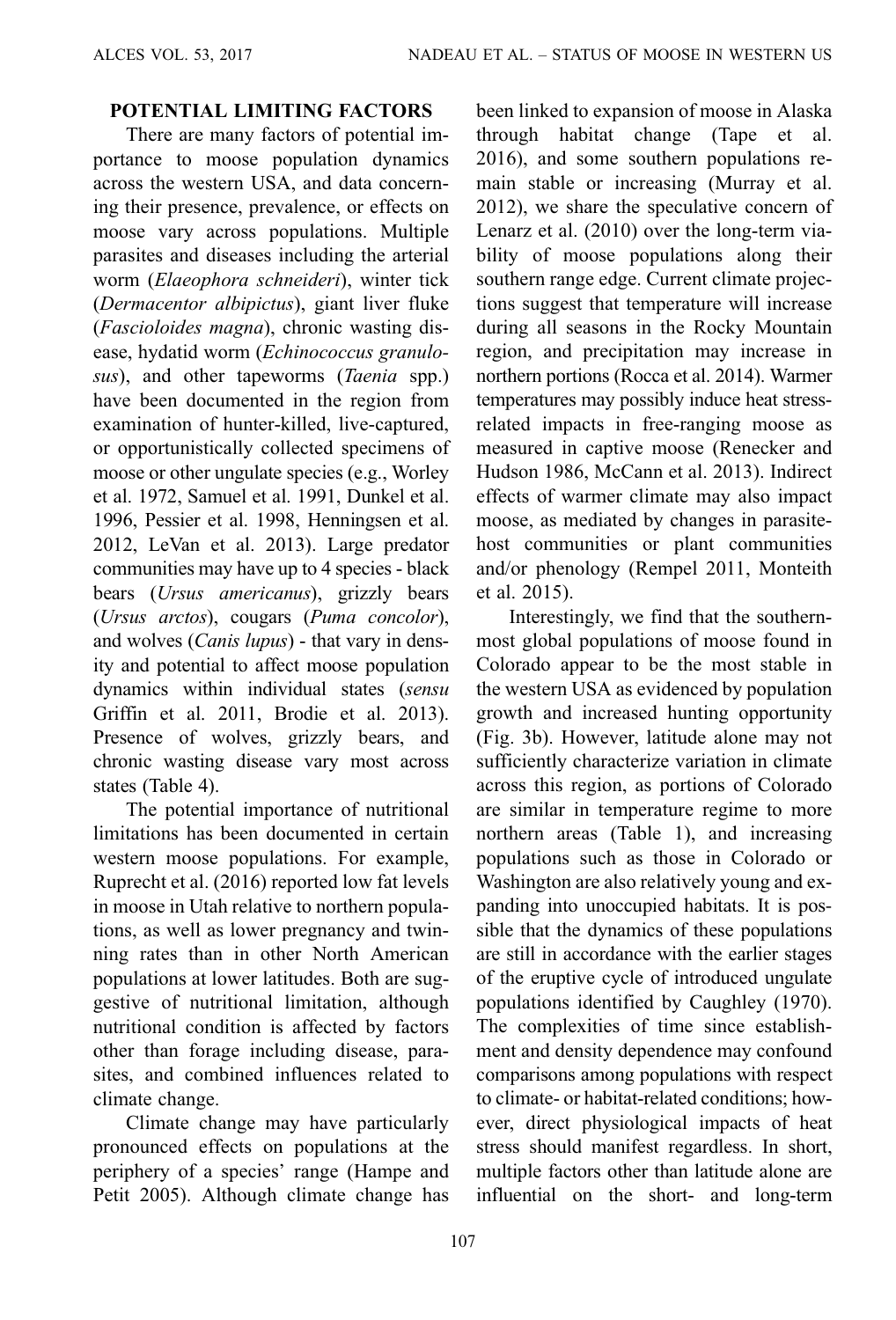| Black bear Grizzly bear Cougar Wolf<br>$\ddagger$<br>$\ddagger$<br>$\begin{array}{c} \end{array}$<br>$^{+}$<br>$^+$<br>$\ddagger$<br>$\ddagger$<br>$\ddagger$<br>$\ddagger$<br>$\ddagger$<br>$\ddagger$<br>$\ddagger$<br>Fascioloides Parelaphostrongylus<br>tenuis<br>I<br>$\begin{array}{c} \end{array}$<br>I<br>$+$ = Documented as present among ungulate populations, but rare in moose or areas occupied by moose.<br>pugpu<br>$-$ Not documented and presence seen as unlikely in moose or areas occupied by moose.<br>$\ddagger$<br>$\ddagger$<br>I<br>$^{+}$<br>$\mid$<br>wasting disease<br>$++$ = Documented as commonly present in moose or areas occupied by moose.<br>Chronic<br>I<br>$^+$<br>I<br>$\hspace{0.1mm} +$<br>I<br>$^{+}$<br>Echinococcus<br>granulosus<br>$\ddagger$<br>$\ddagger$<br>$\begin{array}{c} \end{array}$<br>$^+$<br>$^{+}$<br>Elaeophora Dermacentor<br>albipictus<br>$\ddagger$<br>schneideri<br>$\ddagger$<br>Washington<br>Wyoming<br>Colorado<br>Montana<br>Nevada<br>Oregon<br>Idaho<br>Utah |       |  | Parasites and disease |  | Predators |            |            |
|-----------------------------------------------------------------------------------------------------------------------------------------------------------------------------------------------------------------------------------------------------------------------------------------------------------------------------------------------------------------------------------------------------------------------------------------------------------------------------------------------------------------------------------------------------------------------------------------------------------------------------------------------------------------------------------------------------------------------------------------------------------------------------------------------------------------------------------------------------------------------------------------------------------------------------------------------------------------------------------------------------------------------------------------|-------|--|-----------------------|--|-----------|------------|------------|
|                                                                                                                                                                                                                                                                                                                                                                                                                                                                                                                                                                                                                                                                                                                                                                                                                                                                                                                                                                                                                                         | State |  |                       |  |           |            |            |
|                                                                                                                                                                                                                                                                                                                                                                                                                                                                                                                                                                                                                                                                                                                                                                                                                                                                                                                                                                                                                                         |       |  |                       |  |           | $\ddagger$ | I          |
|                                                                                                                                                                                                                                                                                                                                                                                                                                                                                                                                                                                                                                                                                                                                                                                                                                                                                                                                                                                                                                         |       |  |                       |  |           | $\ddagger$ | $\ddagger$ |
|                                                                                                                                                                                                                                                                                                                                                                                                                                                                                                                                                                                                                                                                                                                                                                                                                                                                                                                                                                                                                                         |       |  |                       |  |           | $\ddagger$ | $\ddagger$ |
|                                                                                                                                                                                                                                                                                                                                                                                                                                                                                                                                                                                                                                                                                                                                                                                                                                                                                                                                                                                                                                         |       |  |                       |  |           | $\ddagger$ |            |
|                                                                                                                                                                                                                                                                                                                                                                                                                                                                                                                                                                                                                                                                                                                                                                                                                                                                                                                                                                                                                                         |       |  |                       |  |           | $\ddagger$ |            |
|                                                                                                                                                                                                                                                                                                                                                                                                                                                                                                                                                                                                                                                                                                                                                                                                                                                                                                                                                                                                                                         |       |  |                       |  |           | $\ddagger$ |            |
|                                                                                                                                                                                                                                                                                                                                                                                                                                                                                                                                                                                                                                                                                                                                                                                                                                                                                                                                                                                                                                         |       |  |                       |  |           | $\ddagger$ | $\ddagger$ |
|                                                                                                                                                                                                                                                                                                                                                                                                                                                                                                                                                                                                                                                                                                                                                                                                                                                                                                                                                                                                                                         |       |  |                       |  |           | $\ddagger$ | $\dagger$  |
|                                                                                                                                                                                                                                                                                                                                                                                                                                                                                                                                                                                                                                                                                                                                                                                                                                                                                                                                                                                                                                         |       |  |                       |  |           |            |            |
| [blank] = Not documented and presence unknown in moose or areas occupied by moose.                                                                                                                                                                                                                                                                                                                                                                                                                                                                                                                                                                                                                                                                                                                                                                                                                                                                                                                                                      |       |  |                       |  |           |            |            |

<span id="page-9-0"></span>STATUS OF MOOSE IN WESTERN US - NADEAU ET AL. ALCES VOL. 53, 2017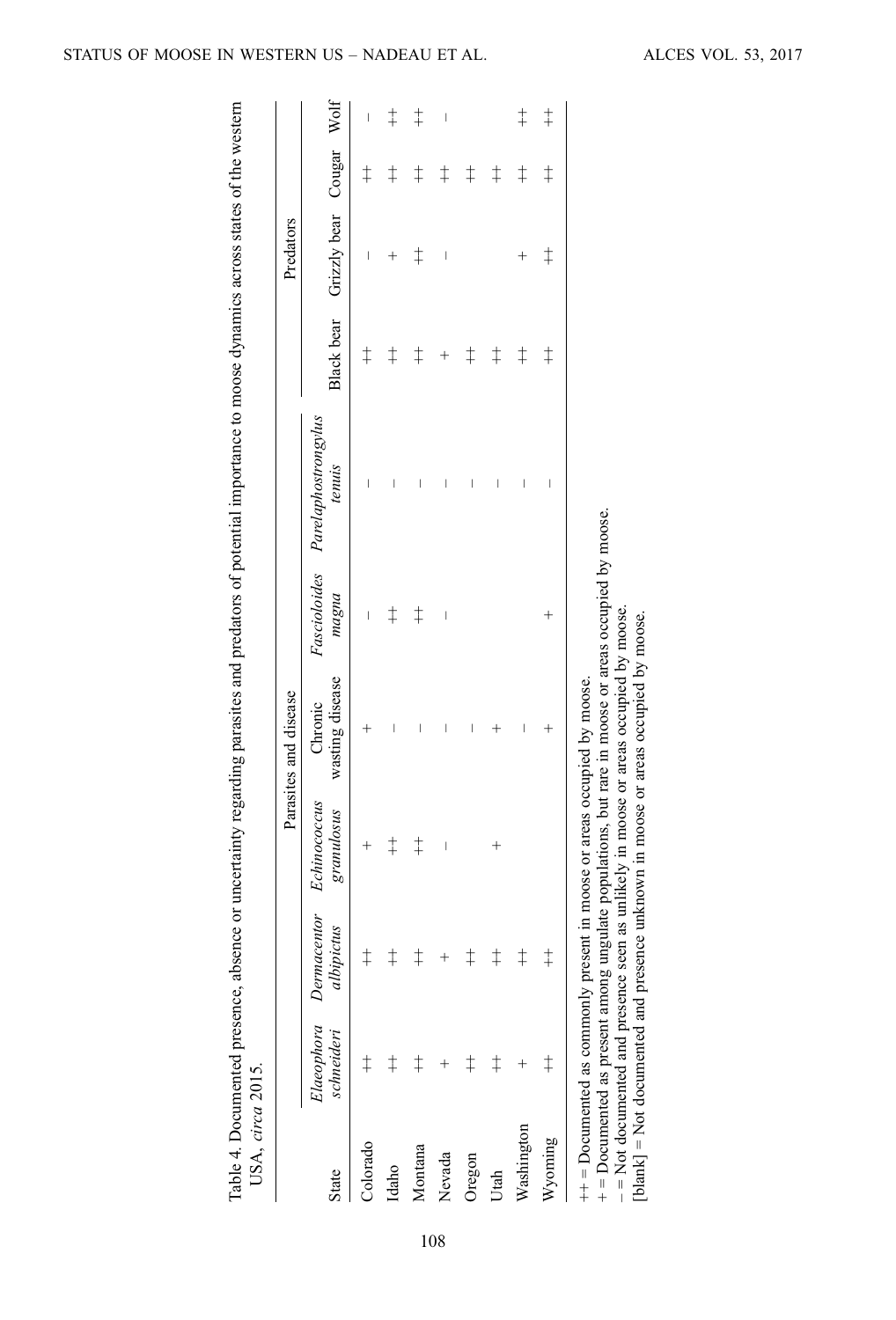<span id="page-10-0"></span>dynamics of moose populations in North America.

State-regulated hunter harvest, tribal harvest, and illegal harvest of moose are expected to play some role in regulating moose populations across the western USA. Hunting permits are allocated considering local objectives throughout this region, and range from conservative permit numbers to minimize impacts of hunting, to liberal numbers of permits to reduce populations and their impacts on humans and the environment ([Table 2](#page-6-0); [DeCesare et al. 2014\)](#page-11-0). Tribal harvest of moose is permitted in most western states through treaty rights, but the availability of specific data varies by jurisdiction. In Montana, tribal harvest was estimated to increase the total annual harvest by 7–16% during 1986–2012. Illegal harvest may also have measurable impact on moose; for example, the result of multiple studies in Idaho suggested that 31–50% of known mortality was associated with illegal harvest ([Ritchie 1978, Pierce et al. 1985](#page-12-0), [Toweill and Vecellio 2004](#page-13-0)).

# FUTURE RESEARCH

State wildlife agencies are conducting research in conjunction with universities and coordinating research among states to leverage resources across jurisdictions. Research objec‐ tives include work focused on population vital rates (e.g., adult female survival, fecun‐ dity, and calf survival), movements and spatial ecology, resource selection, nutritional ecology and forage monitoring, baseline disease and mineral monitoring, the development of monitoring techniques, and identification of limiting factors. Research objectives regarding limiting factors include the assessment of relative impacts of predation, parasites, climate change (direct effects of heat stress and indirect effects on moose foraging behavior and parasite loads), and habitat changes (e.g., decline of early seral forests) on moose vital rates.

### ACKNOWLEDGEMENTS

We thank M. Atamian, D. Base, J. Goerz, H. Ferguson, S. Hansen, A. Holland, M. Lloyd, J. Newby, J. Oyster, K. Podruzny, A. Prince, T. Smucker, and P. Wolff for their contributions to the collection and compilation of moose monitoring data that went into this manuscript. J. Gude, J. Maskey, M. Mitchell, and J. Smith contributed to meetings and discussions that led to the development of this manuscript. We thank A. Apa, K. Logan, the associate editor and 1 anonymous reviewer for helpful edits and feedback.

### **REFERENCES**

- BAIGAS, P., R. A. OLSON, R. M. NIELSON, S. N. MILLER, and F. G. LINDZEY. 2010. Modeling seasonal distribution and spatial range capacity approximations of moose in southeastern Wyoming. Alces 46: 89–112.
- BASE, D. L., S. ZENDER, and D. MARTORELLO. 2006. History, status, and hunter harvest of moose in Washington state. Alces 42: 111–114.
- BEAUVAIS, G., M. ANDERSEN, D. KEINATH, J. AYCRIGG, and J. LONNEKER. 2013. Predicted vertebrate species habitat distributions and species richness. Pages 58–110 in J. Aycrigg, M. Andersen, G. Beauvais, M. Croft, A. Davidson, L. Duarte, J. Kagan, D. Keinath, S. Lennartz, J. Lonneker, T. Miewald, and J. Ohmann, editors. Ecoregional Gap Analysis of the Northwestern United States: Northwest Gap Analysis Project. Draft report. University of Idaho, Moscow, Idaho, USA.
- BRIMEYER, D. G., and T. P. THOMAS. 2004. History of moose management in Wyoming and recent trends in Jackson Hole. Alces 40: 133–144.
- BRODIE, J., H. JOHNSON, M. MITCHELL, P. ZAGER, K. PROFFITT, M. HEBBLEWHITE, M. KAUFFMAN, B. JOHNSON, J. BISSON-ETTE, C. BISHOP, J. GUDE, J. HERBERT, K. HERSEY, M. HURLEY, P. M. LUKACS,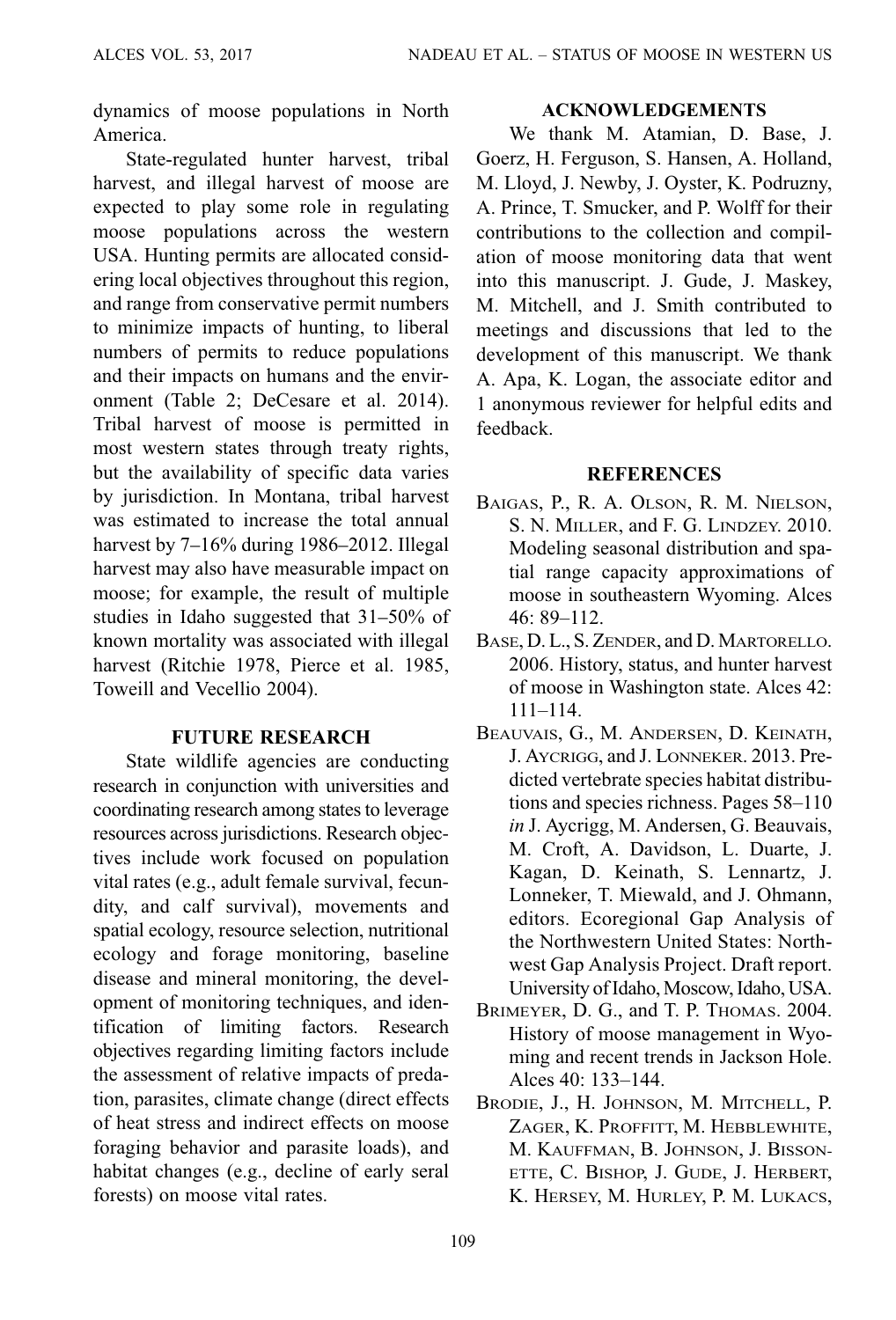<span id="page-11-0"></span>S. MCCORQUODALE, E. MCINTIRE, J. NOWAK, H. SAWYER, D. SMITH, and P. J. WHITE. 2013. Relative influence of human harvest, carnivores, and weather on adult female elk survival across western North America. Journal of Applied Ecology 50: 295–305.

- BURKHOLDER, B. O., N. J. DECESARE, R. A. GARROTT, and S. J. BOCCADORI. 2017. Heterogeneity and power to detect trends in moose browsing of willow communities. Alces 53: 23–39.
- CAUGHLEY, G. 1970. Eruption of ungulate populations, with emphasis on Himalayan thar in New Zealand. Ecology 51: 53–72.
- COMMISSION FOR ENVIRONMENTAL CO-OPERATION (CEC). 1997. Ecological regions of North America – toward a common perspective. CEC, Montreal, Quebec, Canada.
- DECESARE, N. J., J. R. NEWBY, V. J. BOCCADORI, T. CHILTON-RADANDT, T. THIER, D. WALTEE, K. PODRUZNY, and J. A. GUDE. 2016. Calibrating minimum counts and catch per unit effort as indices of moose population trend. Wildlife Society Bulletin 40: 537–547.
	- ———, T. D. SMUCKER, R. A. GARROTT, and J. A. GUDE. 2014. Moose status and management in Montana. Alces 50: 35–51.
- DORN, R. D. 1970. Moose and cattle food habits in southwest Montana. Journal of Wildlife Management 34: 559–564.
- DUNGAN, J. D., and R. G. WRIGHT. 2005. Summer diet composition of moose in Rocky Mountain National Park, Colorado. Alces 41: 139–146.
- DUNKEL, A. M., M. C. ROGNLIE, G. ROB JOHNSON, and S. E. KNAPP. 1996. Distribution of potential intermediate hosts for Fasciola hepatica and Fascioloides magna in Montana, USA. Veterinary Parasitology 62: 63–70.
- GRIFFIN, K. A., M. HEBBLEWHITE, H. S. ROBINSON, P. ZAGER, S. M. BARBER-MEYER, D. CHRISTIANSON, S. CREEL, N. C. HARRIS, M. A. HURLEY, D. H.

JACKSON, B. K. JOHNSON, W. L. MYERS, J. D. RAITHEL, M. SCHLEGEL, B. L. SMITH, C. WHITE, and P. J. WHITE. 2011. Neonatal mortality of elk driven by climate, predator phenology and predator community composition. Journal of Animal Ecology 80: 1246–1257.

- HARRIS, R., M. ATAMIAN, H. FERGUSON, and I. KEREN. 2015. Estimating moose abundance and trends in northeastern Washington State: index counts, sightability models, and reducing uncertainty. Alces 51: 57–69.
- HAMPE, A., and R. J. PETIT. 2005. Conserving biodiversity under climate change: the rear edge matters. Ecology Letters 8: 461–467.
- HENNINGSEN, J. C., A. L. WILLIAMS, C. M. TATE, S. A. KILPATRICK, and W. D. WALTER. 2012. Distribution and prevalence of Elaeophora schneideri in moose in Wyoming. Alces 48: 35–44.
- KARNS, P. D. 2007. Population distribution, density, and trends. Pages 125–140 in A. W. Franzmann and C.C. Schwartz, editors. Ecology and Management of the North American Moose. Second edition. University Press of Colorado, Boulder, Colorado, USA.
- KNOWLTON, F. F. 1960. Food habits, movements and populations of moose in the Gravelly Mountains, Montana. Journal of Wildlife Management 24: 162–170.
- KUFELD, R. C. 1994. Status and management of moose in Colorado. Alces 30: 41–44.
- $-$ , and D. C. BOWDEN. 1996. Movements and habitat selection of Shiras moose (Alces alces shirasi) in Colorado. Alces 32: 85–99.
- LAFORGE, M. P., N. L. MICHEL, A. L. WHEELER, and R. K. BROOK. 2016. Habitat selection by female moose in the Canadian prairie ecozone. Journal of Wildlife Management 80: 1059–1068.
- LANGLEY, M. A. 1993. Habitat selection, mortality and population monitoring of Shiras moose in the North Fork of the Flathead River valley, Montana. M.S.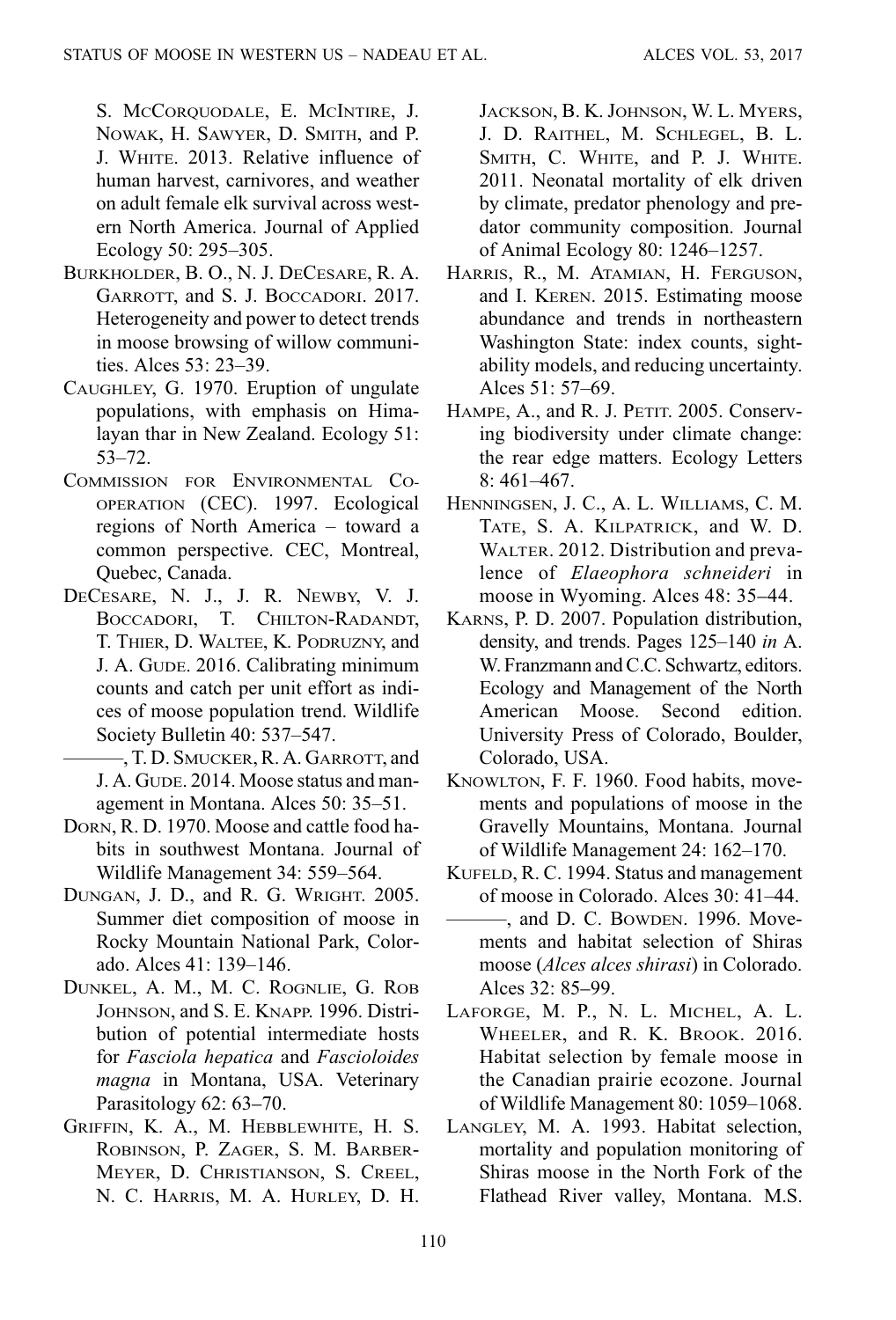<span id="page-12-0"></span>Thesis, University of Montana, Missoula, Montana, USA.

- LENARZ, M. S., J. FIEBERG, M. W. SCHRAGE, and A. J. EDWARDS. 2010. Living on the edge: viability of moose in northeastern Minnesota. Journal of Wildlife Management 74: 1013-1023.
- LEVAN, I. K., K. A. FOX, and M. W. MILLER. 2013. High elaeophorsis prevalence among harvested Colorado moose. Journal of Wildlife Diseases 49: 666–669.
- MATCHETT, M. R. 1985. Habitat selection by moose in the Yaak River drainage, northwestern Montana. Alces 21: 161–190.
- MATTHEWS, P. E. 2012. History and status of moose in Oregon. Alces 48: 63–66.
- MCCANN, N. P., R. A. MOEN, and T. R. HARRIS. 2013. Warm-season heat stress in moose (Alces alces). Canadian Journal of Zoology 91: 893–898.
- MCMILLAN, J. F. 1953. Some feeding habits of moose in Yellowstone Park. Ecology 34: 102–110.
- MONTEITH, K. L., R. W. KLAVER, K. R. HERSEY, A. A. HOLLAND, T. P. THOMAS, and M. J. KAUFFMAN. 2015. Effects of climate and plant phenology on recruitment of moose at the southern extent of their range. Oecologia 178: 1137–1148.
- MURRAY, D. L., K. F. HUSSEY, L. A. FINNEGAN, S. J. LOWE, G. N. PRICE, J. BENSON, K. M. LOVELESS, K. R. MIDDEL, K. MILLS, D. POTTER, A. SILVER, M.-J. FORTIN, B. R. PATTERSON, and P. J. WILSON, 2012. Assessment of the status and viability of a population of moose (Alces alces) at its southern range limit in Ontario. Canadian Journal of Zoology 90: 422–434.
- NELSON, E. W. 1914. Description of a new subspecies of moose from Wyoming. Proceedings of the Biological Society of Washington 27: 71–74.
- OLTERMAN, J. H., D. W. KENVIN, and R. C. KUFELD. 1994. Moose transplant to southwestern Colorado. Alces 30: 1–8.
- PESSIER, A. P., V. T. HAMILTON, W. J. FOREYT, S. PARISH, and T. L. MCELWAIN. 1998. Probable elaeophorosis in a moose

(Alces alces) from eastern Washington state. Journal of Veterinary Diagnostic Investigation 10: 82–84.

- PETERSON, R. L. 1952. A review of the living representatives of the genus Alces. Contributions of the Royal Ontario Museum of Zoology and Palaentology 34. Royal Ontario Museum, Toronto, Ontario, Canada.
- PIERCE, J. D. 1984. Shiras moose forage selection in relation to browse availability in north-central Idaho. Canadian Journal of Zoology 62: 2404–2409.
- ———, and J. M. PEEK. 1984. Moose habitat use and selection patterns in northcentral Idaho. Journal of Wildlife Management 48: 1335–1343.
- -, B. W. RITCHIE, and L. KUCK. 1985. An examination of unregulated harvest of Shiras moose in Idaho. Alces 21: 231–252.
- PRISM Climate Group. 2016. PRISM gridded climate data. Oregon State University, Corvallis, Oregon, USA. [<http://prism.ore](http://prism.oregonstate.edu) [gonstate.edu](http://prism.oregonstate.edu)> (accessed October 2016).
- REMPEL, R. S. 2011. Effects of climate change on moose populations: exploring the response horizon through biometric and systems models. Ecological Modelling 222: 3355–3365.
- RENECKER, L. A., and R. J. HUDSON. 1986. Seasonal energy expenditures and thermoregulatory responses of moose. Canadian Journal of Zoology 64: 322–327.
- RICH, L. N., E. M. GLENN, M. S. MITCHELL, J. A. GUDE, K. PODRUZNY, C. A. SIME, K. LAUDON, D. E. AUSBAND, and J. D. NICHOLS. 2013. Estimating occupancy and predicting numbers of gray wolf packs in Montana using hunter surveys. Journal of Wildlife Management 77: 1280–1289.
- RITCHIE, B. W. 1978. Ecology of Moose in Fremont County, Idaho. Wildlife Bulletin No. 7. Idaho Department of Fish and Game, Boise, Idaho, USA.
- ROCCA, M. E., P. M. BROWN, L. H. MACDONALD, and C. M. CARRICO. 2014.